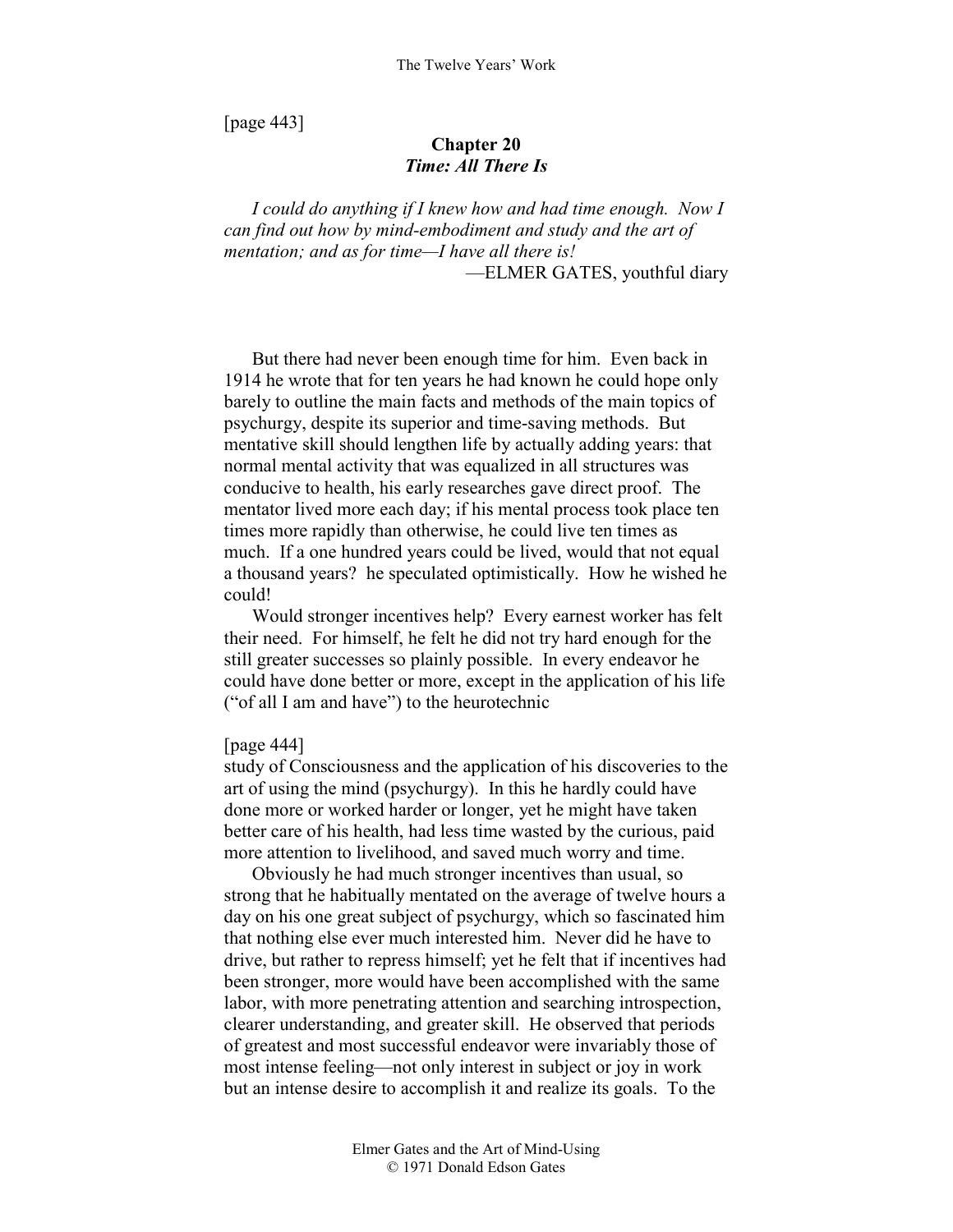task of strengthening incentives he applied his art of training and augmenting the esthesias, a practice which he had started very early in his career.

He could have been writing out of his own experience when in his 1910 Glossary definition he wrote of genius that it had extraordinary powers of doing work and of persistence at it, generally keeping closely to its task until death, neglecting all else for the sake of completing its work in time. Elsewhere he wrote: "it is altogether probable that my life will end by my being a victim to my complete absorption in this work, to the neglect of everyday details."

As for completing the Twelve Volumes, he believed he could make a more compact psychotaxis of them, owing to improvements in methods; and with the enlarged insights into cognosis he thought he could write an epitome in five volumes. All cognitive subjects would be in one volume, all cognostic subjects in another, and all sophic and Superpaideutic subjects in a third. Volume 1, the Propaedeutic, was written, and a revision of

# [page 445]

Volume 11 had been started. He estimated in 1915 that he might do this writing in three more years if there was nothing else to do; then later the volumes could be expanded as originally intended if time was available.

But in 1922 they were still described as the Nine Volumes: "WorldProblems: Their Solution by Scientific Method":

# The Four Volumes

I. General Introduction to Psychurgy; Steps in the History of the Discovery and Development of Psychurgy and the New Psychology; Purpose of the Nine Volumes; Nature and Kinds of World Problems. How Can Psychurgy Be Made Available to the Public? To You Personally?

II. The Economic and Industrial Problem. Installing Facilities for Solving World Problems by Research and Education.

III. The Personal Problem. Identical Vocabularies in Physics and Psychology. Psychurgic Propaedeutics. Beginnings of the Psychurgic Life.

IV. The Educational Problem: The New Psychology of the Intellections and Science-Teaching and the New Education.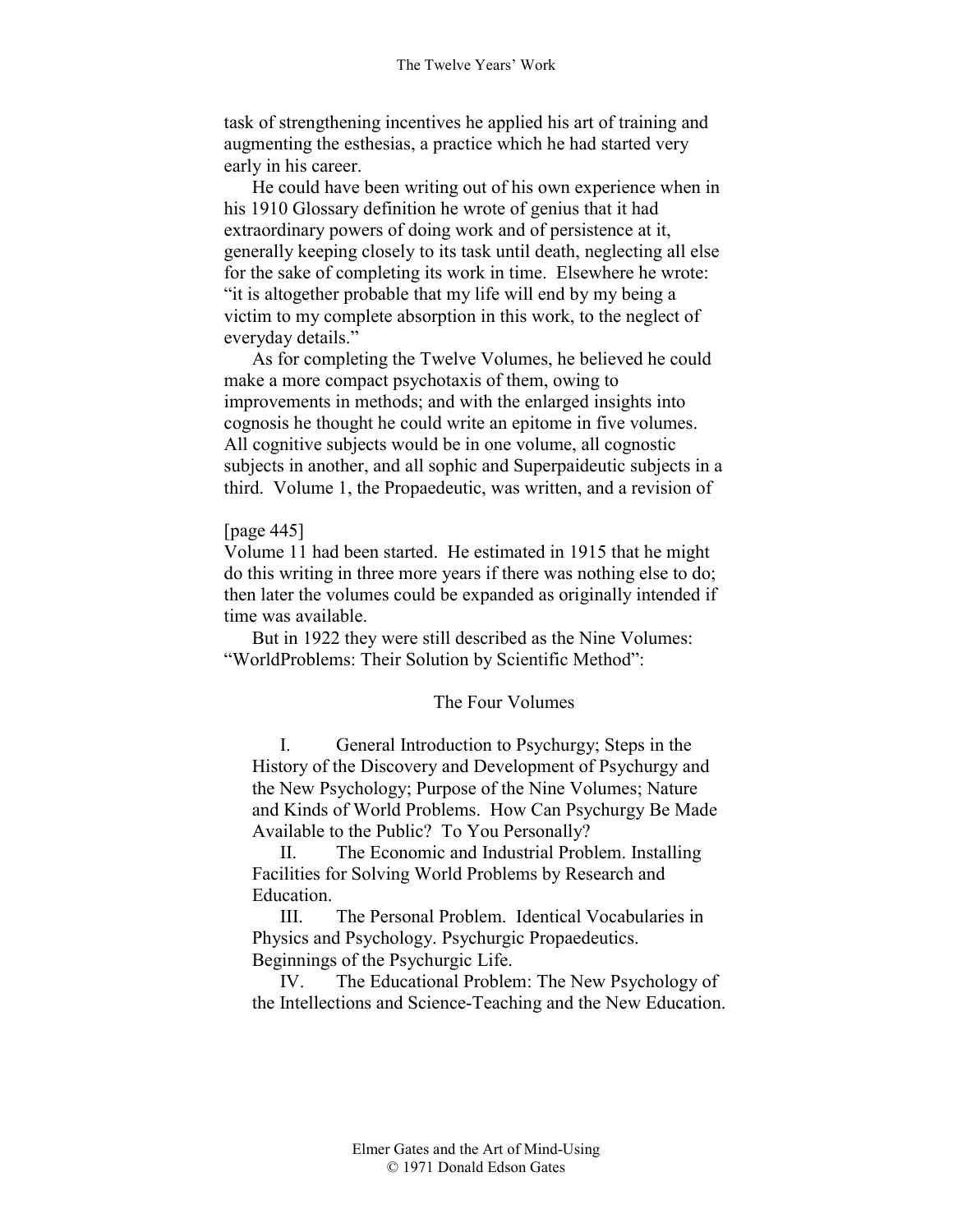### The FiveVolumes

- V. The Problem of the Inlook.
- VI. Synthetic Science.
- VII. Scientific Method, Validation, and Philosophy.
- VIII. Morality, Ethics, and Religion.
- IX. The World Work.

The gospel of the Nine Volumes was that the guidance of an ever-improving scientific method was the only way of solving world problems; that there was no way except by applying

### [page 446]

all the validated sciences and arts and the whole of the New Method of Research to education and industrial organization until the method involved all human institutions and world governments. Not until then could the world be set right and kept right. It discarded altogether the Unproved (all mere beliefs and speculations and political methods) and looked to normal and validated mentation as being the safest and wisest and only true *leader* of mankind—an impersonal leadership based on the summed-up and accumulated and validated experiences of humanity. Under the guidance of psychurgy scientific method would ultimately guide the world!

Gates emphasized that he had announced them not as books on psychurgy but as books for solving *world problems*. They were books whose main purpose was not to convey information but to lead you and the world to *do something*!

"Over a third of a century ago I was able to prove that scientific method is *mental method*," he wrote, and "I was resolved to discover those kinds of mental states and processes that constitute scientific method and then take those steps necessary to put it into practice *throughout the world*, for all else is of secondary importance. Fearing that by disability or death, or by the magnitude of the task, I might not be able to complete my Messages, I have completed as fully as possible those portions (the first four volumes) of the first message that will be of greatest help in assembling and using the rest of the manuscript. If these Nine Volumes can be completed I will have fulfilled my greatest responsibility—for which I have labored all my life—to carry to the utmost limits my knowledge and exposition of mind and Consciousness. Any one of these subjects always thrills me and fill me to the brim with joy."

To him books had always meant more than just for reading, as expressed many years before in this way: "To pass hours in reverie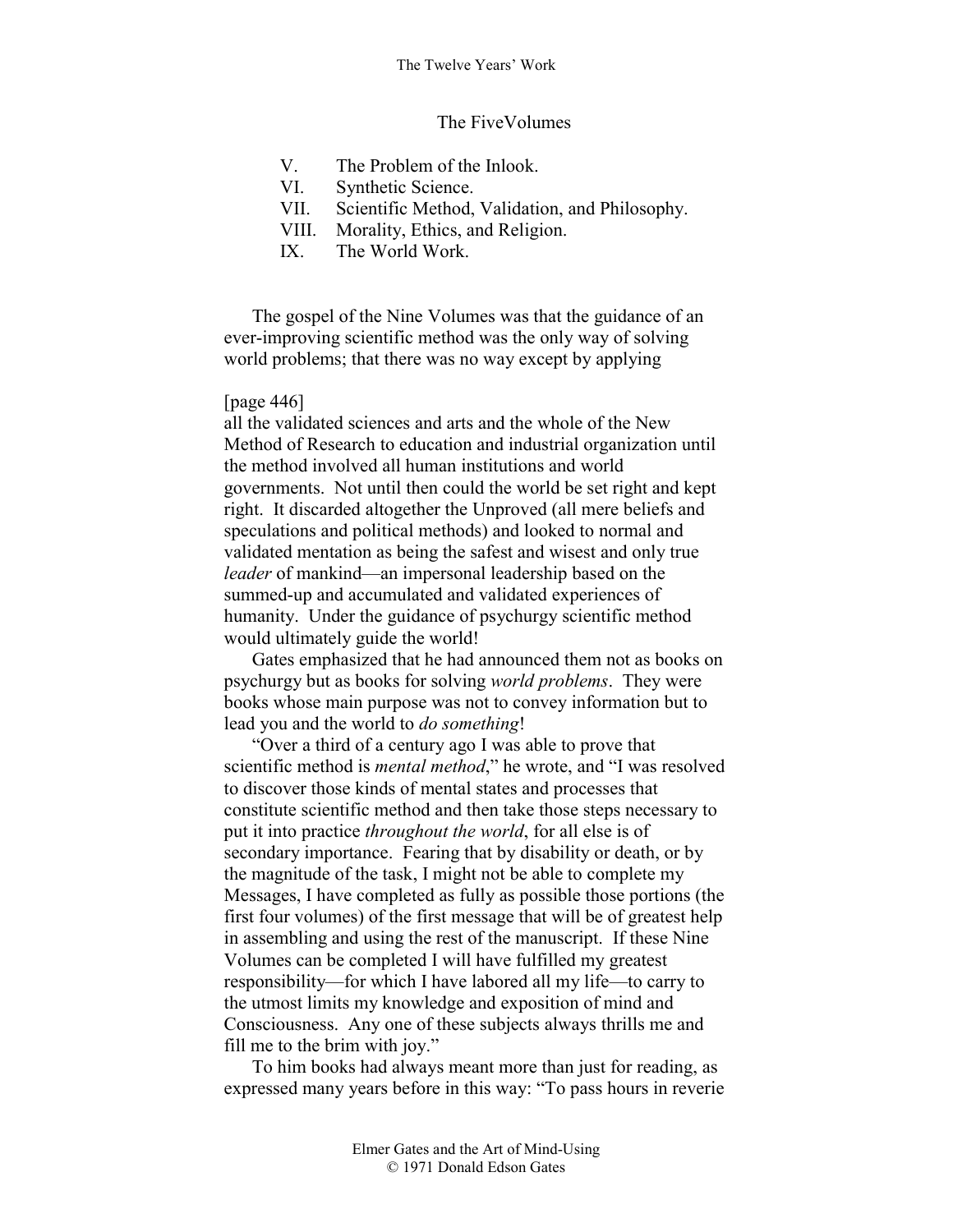or fancy, to spend hours in self-examination under certain forms of religious excitement, to make unscientific analyses and syntheses to create grotesque images, bizarre ideas, to fill the mind with disconnected images, unscientific concepts, and ataxic

### [page 447]

ideas of unsystematic reading—such kinds of mentation destroy the taxis and healthfulness of the mind. We are as a nation making a careless use of our libraries and literature in general. It is a responsible task to write or read a book."

His researches had proved that there was much more to education than books, and convinced him that there was no better way to help humanity than by the psychurgic system of education. It was based on a heurotechnically revealed knowledge of the true nature of mind (and its immanent Consciousness); it was patterned after the mental habits and capacities and skills of geniuses normal geniuses. If the natural geniuses who have been born into this world could have had a psychurgic education, there would have been ten thousand great men for each genius the world has allowed to develop and bear fruit. The push and pull of a greater number of geniuses, and especially of heurotechnically trained ones, would be great enough to overcome the stupidity and selfishness and lethargy and oppression and brutality of the world. They would take pleasure only in instituting the good (the true, desirable, useful) so that the civilization proceeding from them would partake of the beautiful; the state would be merely a mentative tool used for bringing about the equal welfare and happiness of all individuals and races.

This psychurgic system of education, the elements of which were described in the earlier chapters of this book, was outlined in nontechnical form in Volume IV and its writing completed in 1921. It gave a glimpse of the World Work from the business standpoint (to get facilities), the perfection and application of psychurgy being the fundamental World Work. Two of its most important aspects were stressed: that heurotechny directed the whole individual and social organism and environment to the attainment of the new; and that alethics showed that, by the art of validation, the new must also be true. It outlined psychurgic educational training from sensations and images through thoughts of the five degrees. The psychurgic education was applicable to an activities of life. It demonstrated that when a datum of

#### [page 448]

knowledge was first learned, it should be quickly transformed into conduct-habits by psychurgic practice. Intellective guidance must be based on truth, and the only truth known for sure was validated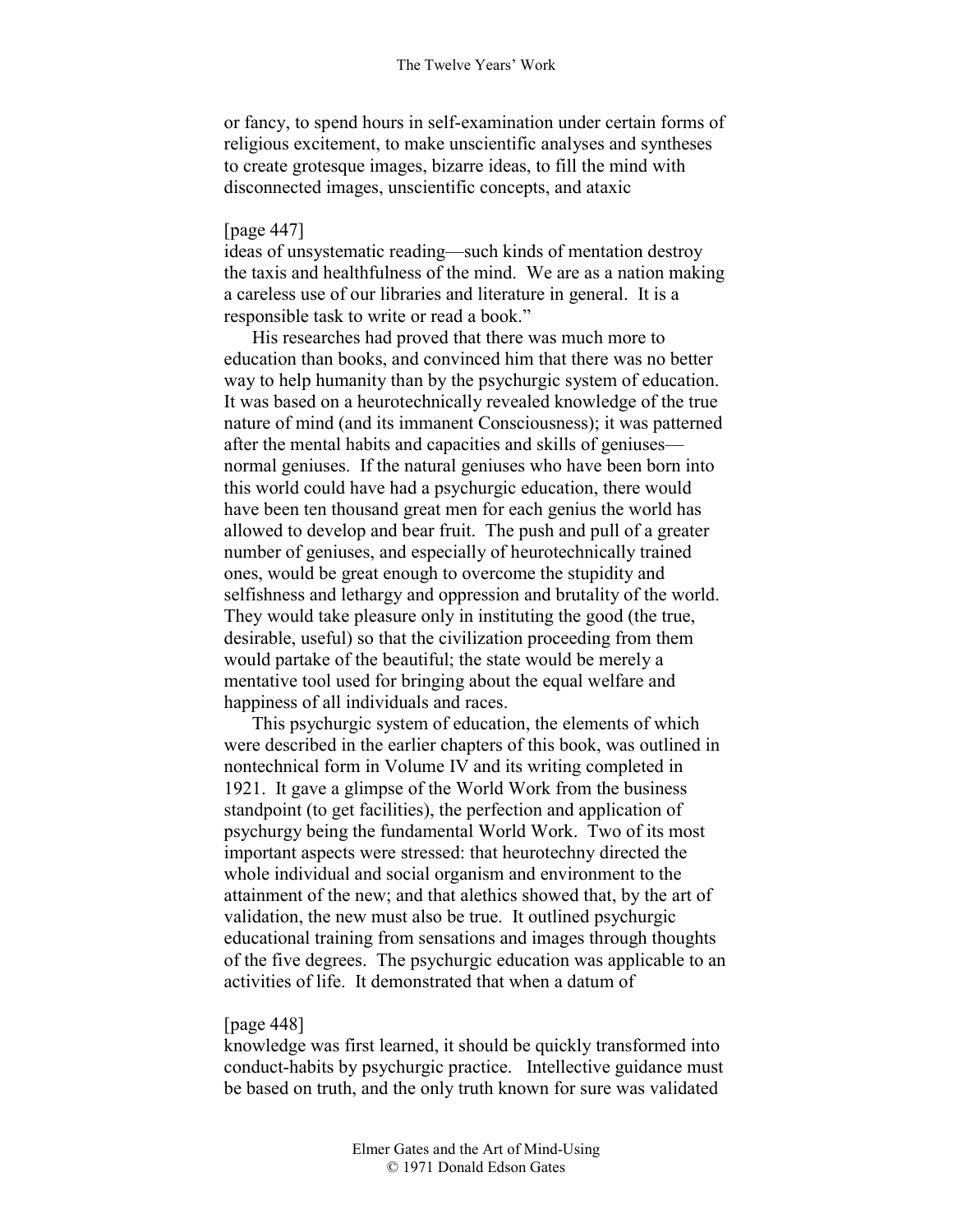knowledge, which when psychotaxically organized was science. All the data of the Six Groups of sciences could be learned by psychurgic methods and facilities by the time a pupil ordinarily completed high school, but first all that which was not knowledge must be eliminated. That which was not validated was not knowledge, for it may not be true, as ninety-nine times out of a hundred, in the history of the sciences and arts, the guesses and speculations and theories have borne out.

Without his laboratories to demonstrate his inventions it became increasingly difficult to raise money; and his new powers of cognosis also made business even less appealing to Gates. In addition he wasted two years during the war (1917-18) trying to make a deal for his war inventions until convincing evidence proved he was being blocked by organized interests. Malicious gossip also hindered. In 1916, in a letter to his friend of many years, Edwin Baltzley, he wrote: "Present prospects do not believe me . . .. Those who are most sure I can do what I claim are busiest undermining me. One fellow said 'Gates can make almost everybody believe anything,' thinking, no doubt, that the claims of mine were untrue. Now these claims were true but of startling and unusual character

 . . .. It is true I can make almost anybody believe anything I will undertake to tell them because I will tell only what I can prove true if given the opportunity."

Baltzley, inventor of many things—including the common office paper clip—wrote to Gates in the same year urging that a new start be made with actual models of some small inventions to be built in Baltzley's experimental shop:

I do not think anyone could be more keenly alive to the situation than I, and the injustice being done to you. For nearly fifteen years I fought against the slander of malaria at Glen Echo [a real estate development on the Potomac in

# [page 449]

which he lost his fortune]. I could not believe such a barefaced lie would ultimately prevail, but it did. Now you are facing a similar situation—a slander, a double-dead lie, a poison in the minds of the source of all information about you that kills and deadens all effort in your favor. You cannot get money on your Washington reputation. (The big debt was never understood and was damning evidence.) You can get money at times by promising to sell an invention worth billions for a few hundred or a few thousand dollars to bridge over some awful chasm, but the result is infinite complications and embarrassments.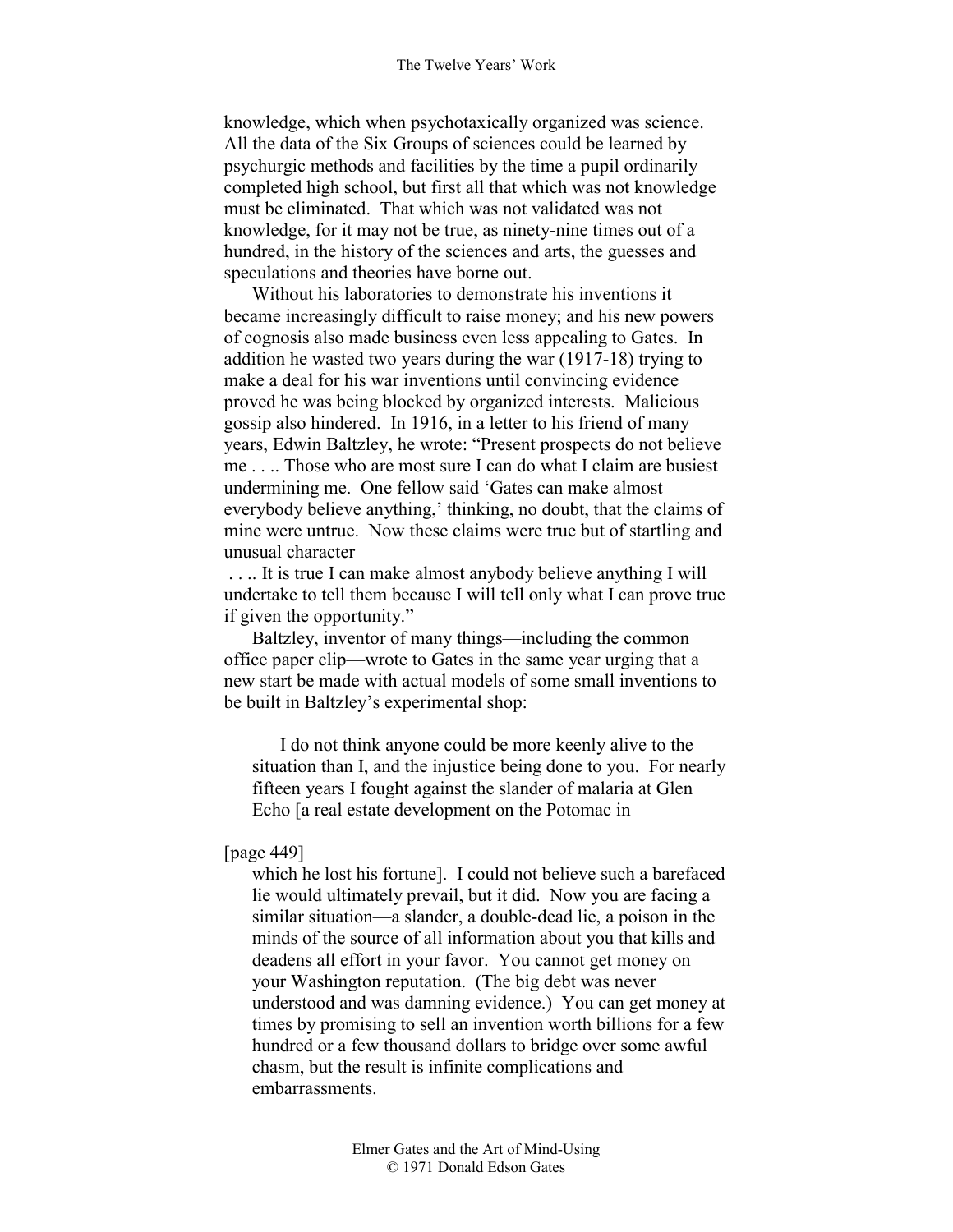It was an apt description of Gates' financial struggles at that time.

Of him Baltzley also wrote: "For thirty-three years in the privacy of his laboratories he has worked toward one great end the conquest of mind. . . . He has plotted and mapped the dark continent of the mind; he has conquered and named the elusive mental genii and trained them to human service. And out of this he has wrought his system of education."

Gates had written wonderingly in youthful verses, "I wonder where the Whichway's gone." But he now knew which way. Sometime after leaving Chevy Chase he wrote: "I have still before me the opportunity of making further discoveries about Consciousness if the force of The Whole, immanent in Consciousness, will but continue its functioning. Profoundly do I feel and believe this to be my mission—the meaning of my life. I will therefore assiduously and religiously push forward toward all the discoveries possible to my mind, hoping ere I die, in respect to the possibilities of my mentation: 'To glow a moment on the extremest verge."

Back in 1901 he had written: "Let justice shape my motives, thoughts and deeds; let truth alone be regnant in my speech; and let universal love my conduct guide. So let me live my life—so let me die."

### [page 450]

It was his custom to keep the manuscripts of his books on open shelves, where he could from time to time revise any portion in keeping with his latest discoveries and conclusions. His literary work was thus cumulative, so it is not always possible to assign dates to a piece of writing. But in 1922, at the instigation of a young publisher, Gates assembled a short popular account of his work with special emphasis on the psychologic basis for a new and improved mental therapeutics and character-analysis. This booklet, called *Mind and Brain*, did not appeal to the popular tastes of the publisher, and also did not suit Gates, so he substituted another version, *Mind and the Art of Using It*. Not completely satisfied with it, Gates never released the second booklet to the publisher. These two booklets did, however, give some of Gates' later conclusions and summaries, expressed as non-technically as possible, and helped somewhat to interpret his main manuscripts. His foreword, in stressing the value of mind, emphasized that any of the utopias and meliorisms of the future must be created by the mind working with the world-process. In the concluding summary of a short history of scientific method, he modestly claimed that in his little laboratories scientifically directed mental methods were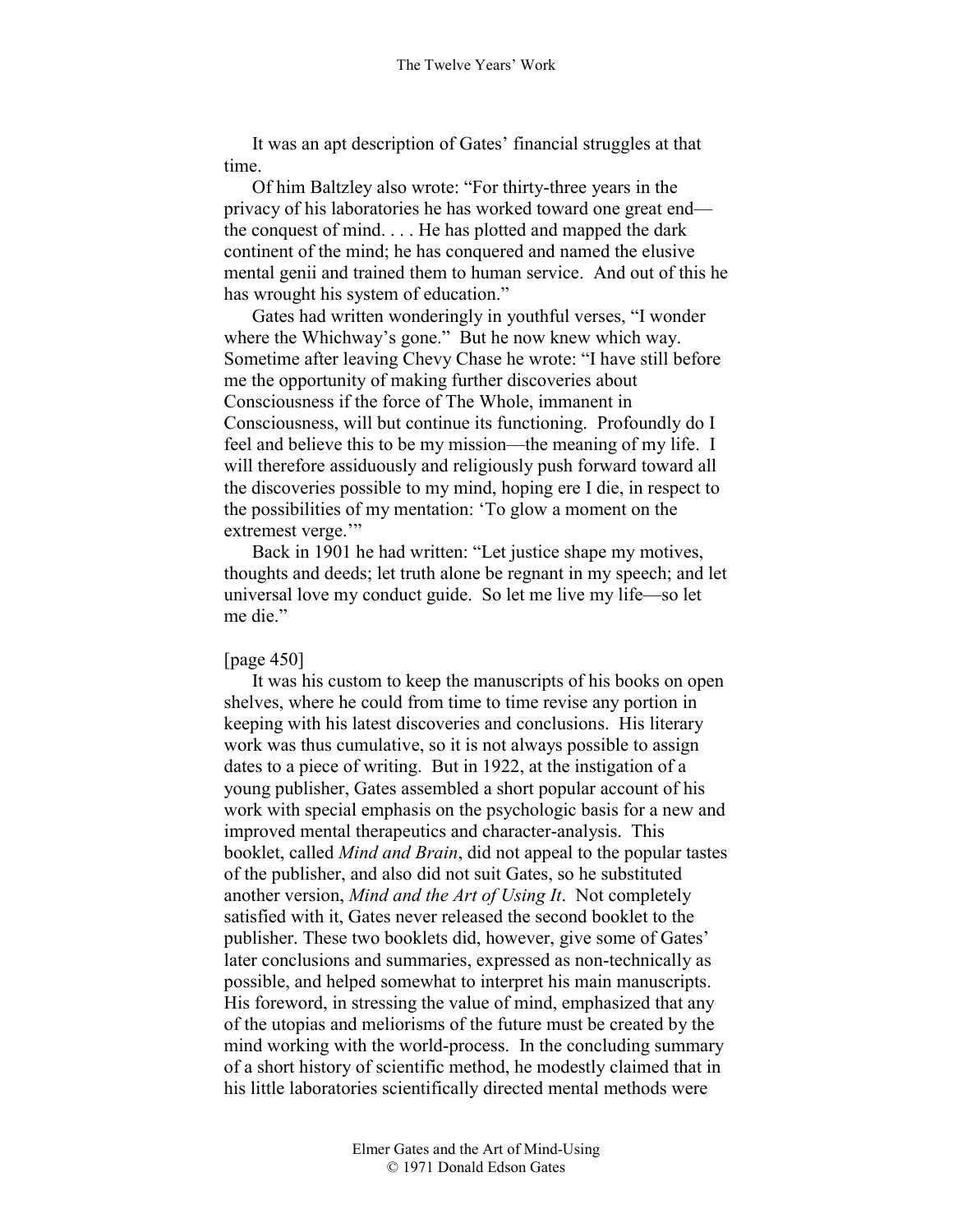first begun. And he wrote: "The Work is to be transferred as soon as possible to psychurgic pupils so I may be free to carry on further researches along lines for which I am fitted, and I hope with the same unremitting, joyous, dominant devotion and consecration and unswervable urge that has always seemed as fully behind my predilective efforts as if the World Work were part of the purposive goings-on of the COSMOS-CONQUERING CONSCIOUSNESS."

He longed for a *con amore* laboratory near a grove of trees! One could get what he was seeking—insight, inspiration, idea—in the woods, if one was really in earnest and desired it (as desireprayer), he once remarked.

He hoped to commercialize his improved aerial inventions to carry on the psychurgic work but found many obstacles. In a letter to his associate, E. D. Pitt, he wrote in June 1922, that

#### [page 451]

"a well-known inventor saw my first-step zonal propeller in my laboratory, and two days later described it in the press as his own, but failed to get the zonal idea. Others to whom I had already discussed my aerial inventions went to Europe after talking to him. I cannot prove that they were responsible for the very secret experiments in Europe about which we hear, but none of them had any idea how to make a helicopter travel horizontally until I talked to them. I have never quite believed that a man able to invent would steal another man's idea. My further discoveries have improved my basic plans, but I must quit soon to devote my time to my real work and not to invention. But I don't want to delay. You see, although I am looking as well as ever, I am most surely liable to sudden death from the effects of the accident and heart effects from worry. It has nearly happened twice recently and I must be ready; and I am starting my real work, getting ready to publish and put my affairs in shape. . . . If I keep free from worries and get started I hope to succeed. I can now do three or even four hours work daily, except worry days (which upset me for a week by destroying what little sleep I get)."

On January 2, 1919, he had suffered an automobile accident while trying to cross a street in a traffic jam. It was about 7 p.m., and raining, and the wet pavement reflected the car lights to aggravate his quivering headache. Dodging two cars unexpectedly appearing from around a trolley car, he was hit by a third car and thrown somersaulting almost a hundred feet. He lay flat on his back at home for over two months, his broken ankle in a cast, and suffering from internal injuries, high blood pressure, and insomnia. For two months his life was uncertain. In five months he was walking without crutches, and wrote to a friend that at sixty years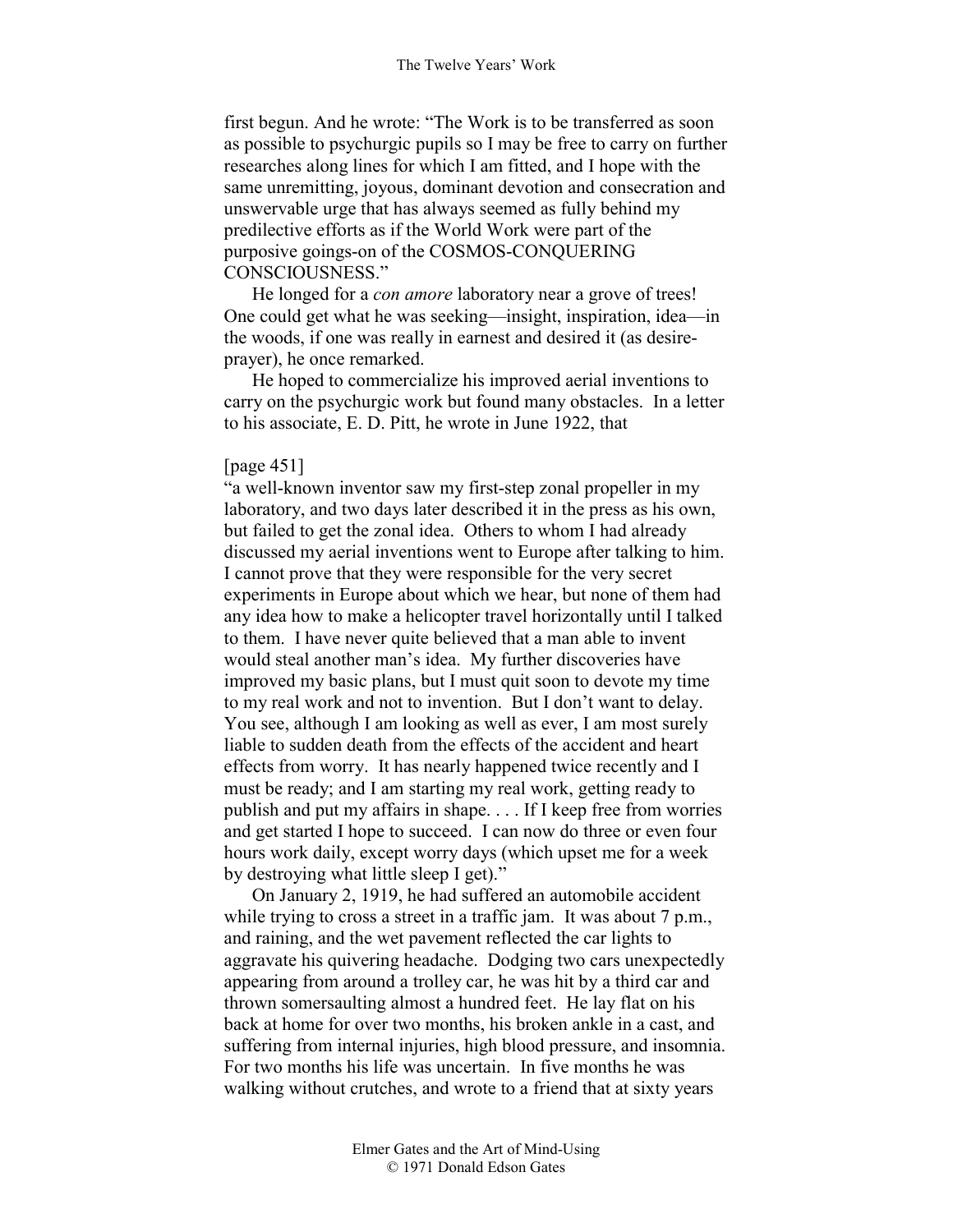of age his doctors credited his remarkable constitution with saving his life. ("I could lecture again," he wistfully remarked, "by holding onto the table like this.")

His mind was clear and active inventively along modern lines; for instance, he wished to carry forward experiments,

### [page 452]

uncompleted in his laboratories, that suggested useful improvements in electronics and radio. In a letter of June 1922, he wrote that he was almost certain he could generate radioactivity very cheaply and turn it into cheap mechanical power. He could build a dynamo—he had already tried it—that would produce a continuous current without a commutator and that would be noiseless for telephone and radio use. Based on previous experiments, he could devise a system for calling any radio receiver among a million and talk over it alone. He was convinced he had discovered another method for transmitting sound and energy that was different from the existing electrical system.

On his birthday, May 6, 1922, Gates wrote to his son Elmer, Jr.: "Sixty-three years ago I began living a life that has led to many of the best kind of results that fall to the lot of man. One is children: four healthy and competent and loyal men and women.

"Life has also led my mind to many discoveries relating to the way Mind makes discoveries and validates them; discoveries that will systematize and regulate that process and make it a *scientific art*; and this art (inadequately applied) has led to many inventions along fundamental lines from which financial results should soon be reaped . . . so I can get back to my real work, and put it in concrete shape before I am too old. I feel I will be able to do this if I get over financial worries and have the great stimulation of being engaged in the installation of a Demonstrative Exhibit of the improved and greatly extended scientific method (which is so new it must be shown in concrete action and by teaching competent pupils in a laboratory). This new scientific method is nothing like the usual mental disciplines or logical modes of thought, or research methods as now taught; it is a real and practical *scientific art* of leading MIND to make more and better discoveries, which are always the *next steps* in any science or art. It is not an art of correcting premises and making logical deductions but the more fundamental art of discovering premises and of validating them by a criterion of truth

### [page 453]

—all based on a more basic and true psychology. I must get all this plainly before the world. It is by this that I will be remembered and by which, I hope, my children and associates will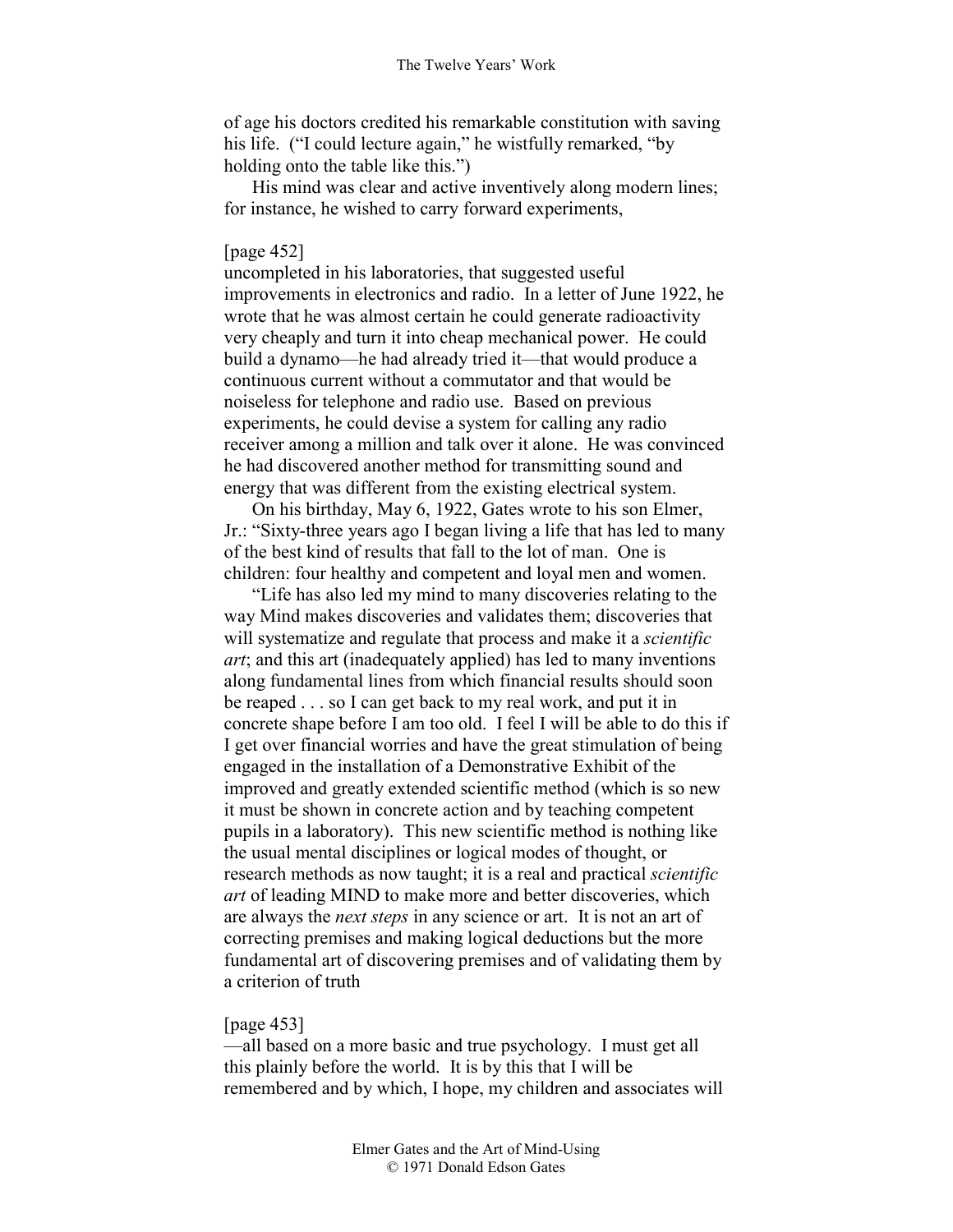be honored. Not this or that discovery, but the most important thing is the wider and more practical knowledge of the actual process by which the mind of man has made discoveries and may more easily make more and better ones. This greatest power of the mind may be taken from the domain of haphazard empiricism and developed into a teachable and more scientific art of using the mind and utilizing Consciousness in discovering and validating knowledge, in learning and teaching, in normalizing feelings, and in inventively and creatively using these knowledges and feelings and skills for human betterment."

Gates had already proved the adverse effect of unpleasant emotions on health (catabolism) early in his researches on the chemistry of the emotions; and during these later days he was again proving all too well the destructive effects of worry. "Eight different lines of worry," he wrote; and he was unable to overcome its deadening weight by the practice of his art. Earlier he had written that emotive dirigation had many times enabled his mind to "keep sorrow in abeyance and worry at arm's length." He could truthfully say that so far in his life perhaps not a single day had passed without more pleasure than displeasure—and this even of the unhappiest days.

During the worst part of the Chevy Chase crisis, with the loss of his beloved laboratories imminent, his father-in-law and appreciative friend Milan Edson had written to him in June 1908: "In passing through such a nerve prostrating crisis as this, that you can still serenely go forward doing your best work on your book is the greatest possible tribute to the excellence of your Mind-art system of training; it is more—the greatest mental demonstration the world has yet known."

One of his increasing worries was assuredly that he would not live long enough to finish the Nine Volumes—his "book." Already too long, its scope was constantly being enlarged by new

# [page 454]

discoveries. "My book," he had written years before, "like the banyan tree, is ever taking new root." And of successors to his work he had found none. In his last "Guide to Memoranda," in October 1923, he wrote: "Little can be done with my manuscript on psychurgy unless I live to put it in better shape. Most of those who think they know about my affairs have gone entirely astray with unscientific beliefs."

He also realized that he would not live to organize his long planned institutional World Work to develop its Great Persons into World Workers. Taken from Whitman's language, the Great Person became a technical term for an accomplishment in the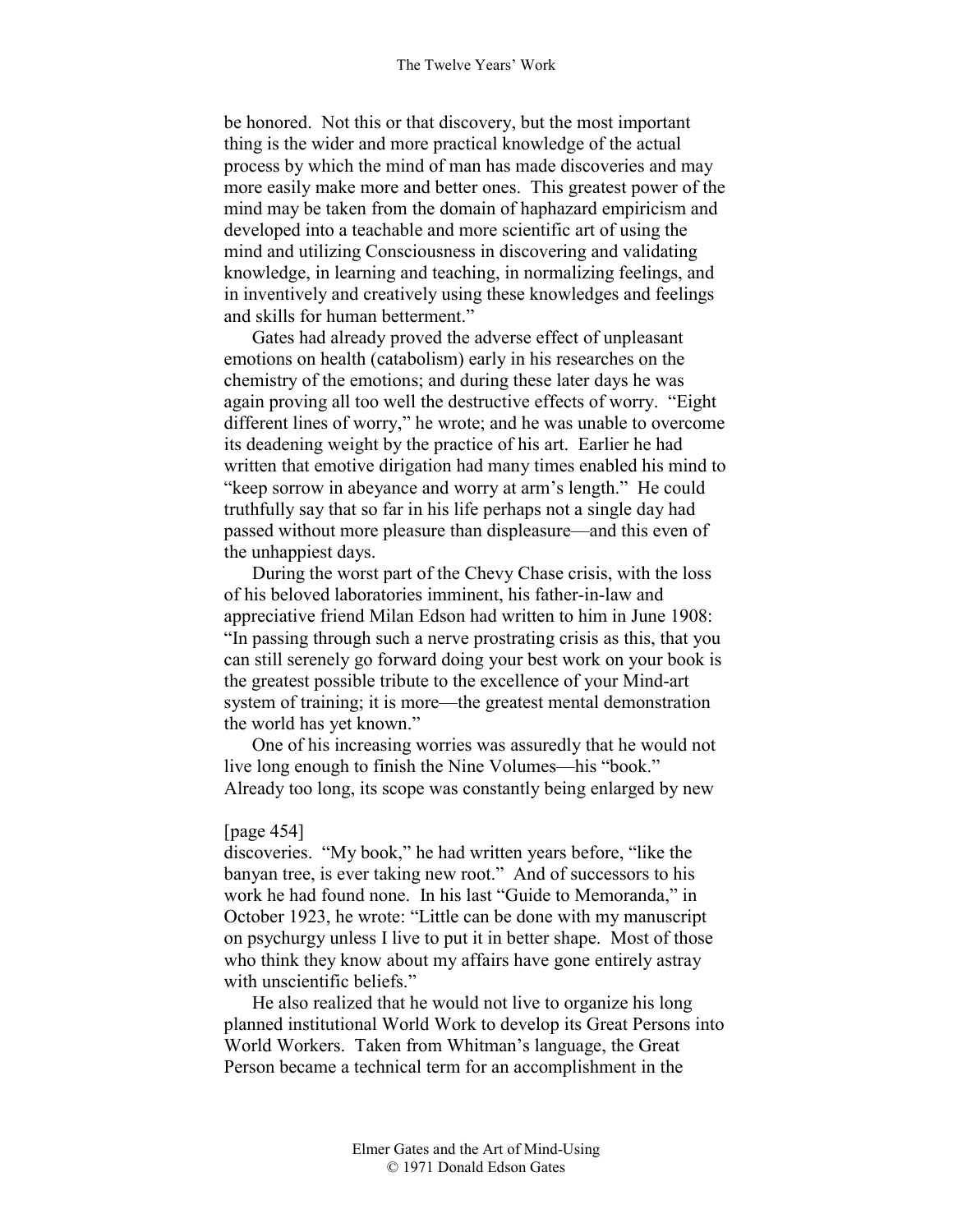higher stages of psychurgic personurgy. Gates had written in his Studentship Propaedeutic during his sophic dominancy of 1910:

"The *Great Person* sees the future as the present, the present as a vestibule to things on their way. He knows that the real goals are of two kinds: one coming to fruition hour by hour in making the daily life happy; the other far in the future. He has courage to accept a lifelong sacrifice for his cause, abandoning emoluments, accepting the indifference and misrepresentation of his contemporaries, forsaking much that would render his life happier, in order to attain growths and insights which he covets, and not to give out to the unready that which is sacred. It is not easy to forego the easy and comfortable social prizes of one's day and generation, but having espoused one's life and its mission in trust for humanity, he refuses to waste time and attention on things not for the greatest good. There must be those who look ahead, who go so far that the procession loses sight of them, else no one would know the general course the pilgrimage should take. If he fulfills his predilection he will go very far ahead, into the frontiers where the usual sympathies of his fellows cannot follow—far ahead and terribly alone. So far he will have to report through intermediaries who are not so far ahead and who modify the message so some small part of it will be understood and accepted. Immediate understanding of the highest and best discoveries is out of the question. He has the courage to Plan and carry out a work which he knows will require his whole efficient

### [page 455]

lifetime; and that before the work is finally put together as a finished job he will be an old man.

"The greatest heroism is not needed for war or dangerous exploration. The danger is death, then the trouble is over; and even during the struggle there are the benumbing effects of excitement and present danger. But when there is a lifelong sacrifice to be made of emoluments, wealth, and fame; when the deprivation must be privately endured with no applause for great struggles; when his enormous sacrifices bring none of the helpful distinctions that come to lesser philanthropists, often contumely; when a dozen like struggles confront him, making life difficult and empty of everything except the satisfaction of his work—then it requires a true heroism to keep on.

"In the night time of the greatest difficulties, from the overarching sky of new insights shine a whole constellation of fixed purposes by which he guides his life, knowing thereby he will walk aright until the dawn when he can see his way again. He knows and feels his place in the world scheme. Every living creature has its own ordained place in the Cosmic Process: its own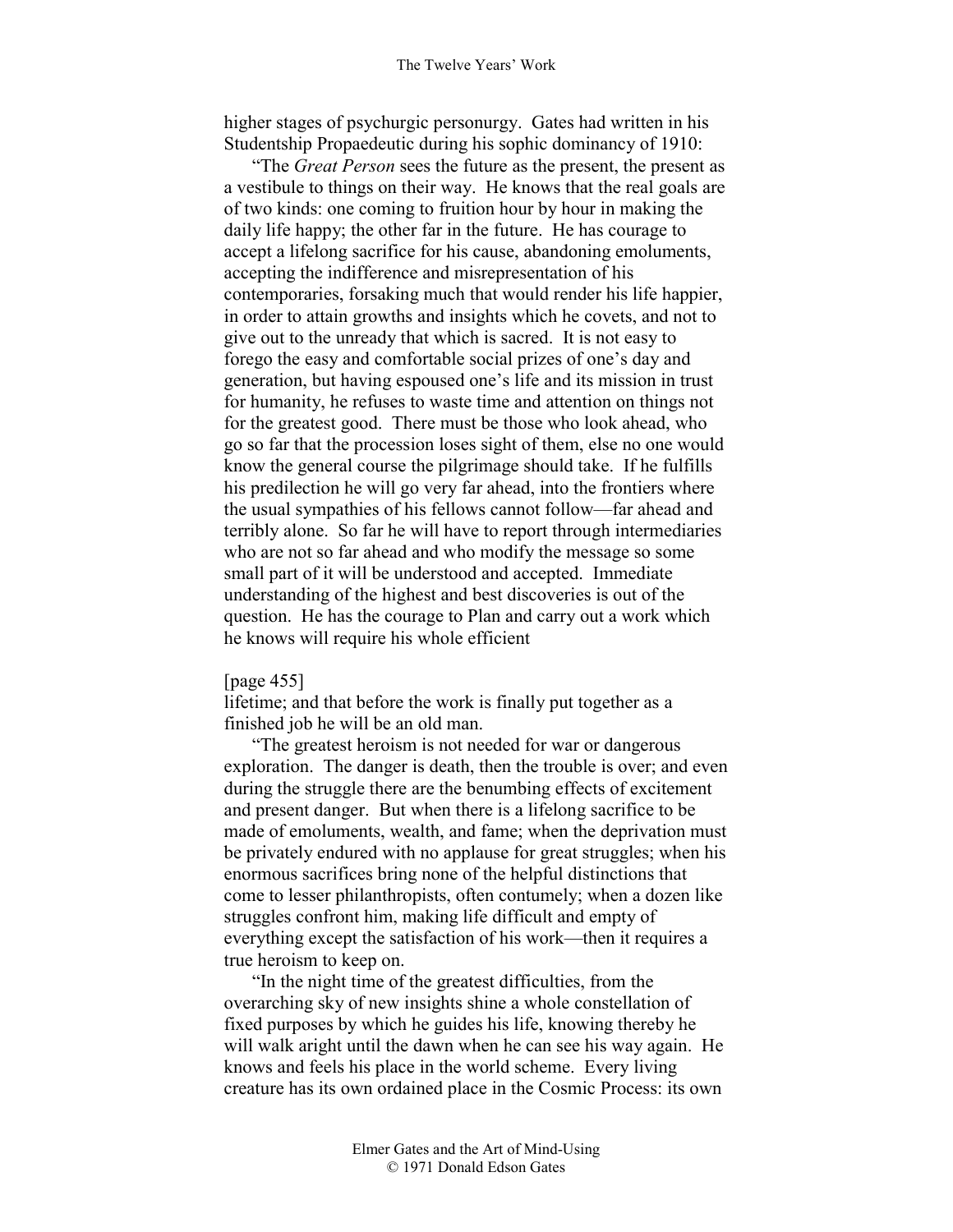work to do, its own evangel to promulgate according to its Level and Uplift. For the Great Person the Level is high and the Uplift noble and his Evangel is a Bible for the race.

"Psychurgy is here and here to stay; it is in no hurry—it can wait. Its aims will surely be accomplished, for they are nothing more nor less than the nature of Consciousness. Sure of its mission, it can select and train its workers with deliberation. It can plan centuries ahead. The great psychurgist does not drive, he leads; does not criticize, he loves; does not teach myths and beliefs, he imparts Insights and Uplifts and teaches knowledge; he demands not faith, he seeks abilities; does not require testimonials and references, he studies and classifies purposes; he does not have an inquisition, he holds high the ideal of alethification under the Criterion of Truth. Whoso gazes, even for a moment of clear vision, upon the Torch of Psychurgy will never again see any other light."

Psychurgy would have to wait!

### [page 456]

Conditions and worries became insurmountable. "Rain, rain, rain," Gates had written in his diary as long before as the spring of 1911, "an incessant patter just as constant as that patter of worry about affairs tomorrow and Monday and next week." Unavoidably one of those periods of stress and struggle was bound to lead to those "infinite complications and embarrassments" about which his friend Baltzley had warned. As one result, on July 29, 1923, Gates suffered a stroke of paralysis and was critically ill for a few weeks. His muscular functions were impaired, but his mental faculties were unaffected.

But the Message—the Twelve Volumes—who would complete it? The new world of Mind, the supernal Cosmos of Consciousness—it was there! Who would carry on the Mind Art and retrace Elmer Gates' steps to more glorious discovery and experience? Would future students, inspired by the insights of psychurgy and empowered by its superior methods, realize the promise of Gates' discoveries? One of his former students, Marian Lowell, had expressed her feelings this way: "Through your teachings shall perfection of humanity be attained. A better, truer, happier people will arise and call you blessed. Truly your work will live after you!"

Of life Gates had once written: "O this fair and beautiful world—to those who are healthy and happy! The main thing to do in this world is to enjoy *living* while you have *life*. Sit as a spectator in the theater of life and increasingly enjoy all that is experienced from the time the curtain of unconsciousness first rises and reveals the splendid drama of Consciousness until it again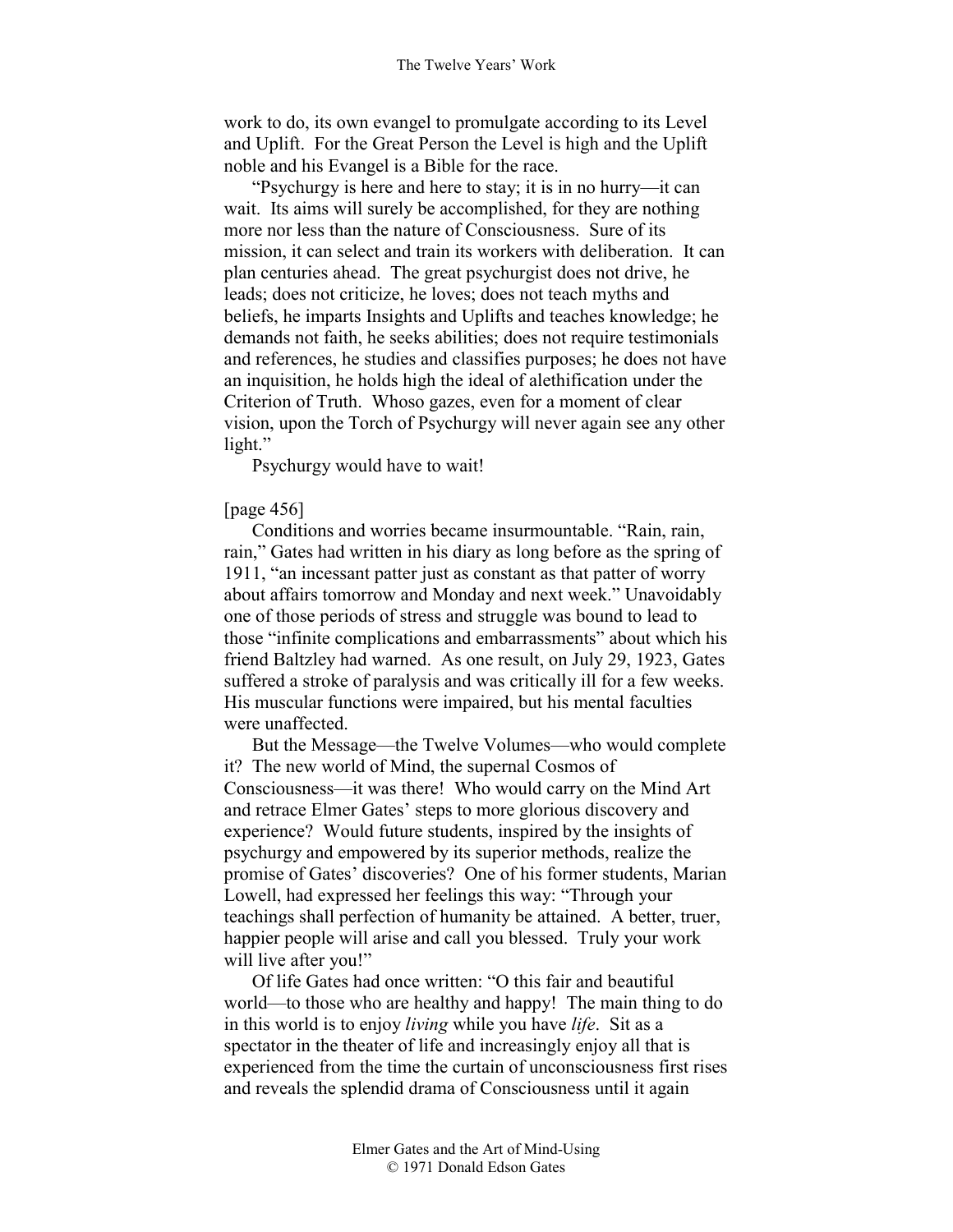falls. It is not making a living, not fame, not this or that *object* that is usually pursued but the *joy of living day by day* that is worth most: witnessing the incomparable objective drama of the Cosmos and the equally incomparable drama of the inner consciousness.

"A man's life is just that much of the Cosmic Process that is taking place. Man is materially, dynamically, and psychologically part of the Universe and of the same nature as The All. It

### [page 457]

is not merely man's nature he is enacting when he wills what is eternally and universally true, but also the nature of the Cosmos!

"To fully insight The One Process as causatively cognostic, in which the cognitive is an effect, you will, at moments of the realization of this stupendous ONENESS, truly live!"

And so Elmer Gates lived—not only in "this fair and beautiful world " but for great moments in that hitherto undiscovered Cosmos of Consciousness of which he brought the first scientific report.

Even if compelled "to sit as a spectator," Gates was undismayed. In late October he wrote to his son Elmer, Jr.: "I had an extensive reputation in psychological lines the world over and gave impetus to many of the psychological labors now going on. In my teachings also will be found many of the first tendencies of our best modem life. All my life I have been engaged at the new system of education and research and validation, and I never intend to let up but to go ahead just as though I had not been afflicted. While doing this I will also carry forward my aerial inventions."

Of all the usual professions, he once thought that being a physician would have been the most rewarding to him. Still capable of self-diagnosis, in the last letter of his life (November 11, 1923) he wrote to a possible associate who wanted him to establish his work on the West Coast: "Only an occasional patient of my kind ever gets well from kidney affection. I have not been out of the house since my stroke last July. The difficulty is not with my mind but with my kidneys, and the damage has already been done; it cannot be cured but only arrested and kept quiescent during a hopeful long life of usefulness and happiness if I really take care of myself. . . . I have to be waited on constantly day and night by a competent and specially trained nurse. My physician believes I have the care and disposition to get well. My one nurse has to do the work of two, also attend to all matters of diet and personal needs and do my correspondence. This

#### [page 458]

is a rare combination of abilities, and very few could physically or mentally stand what she does. She is not stimulated toward this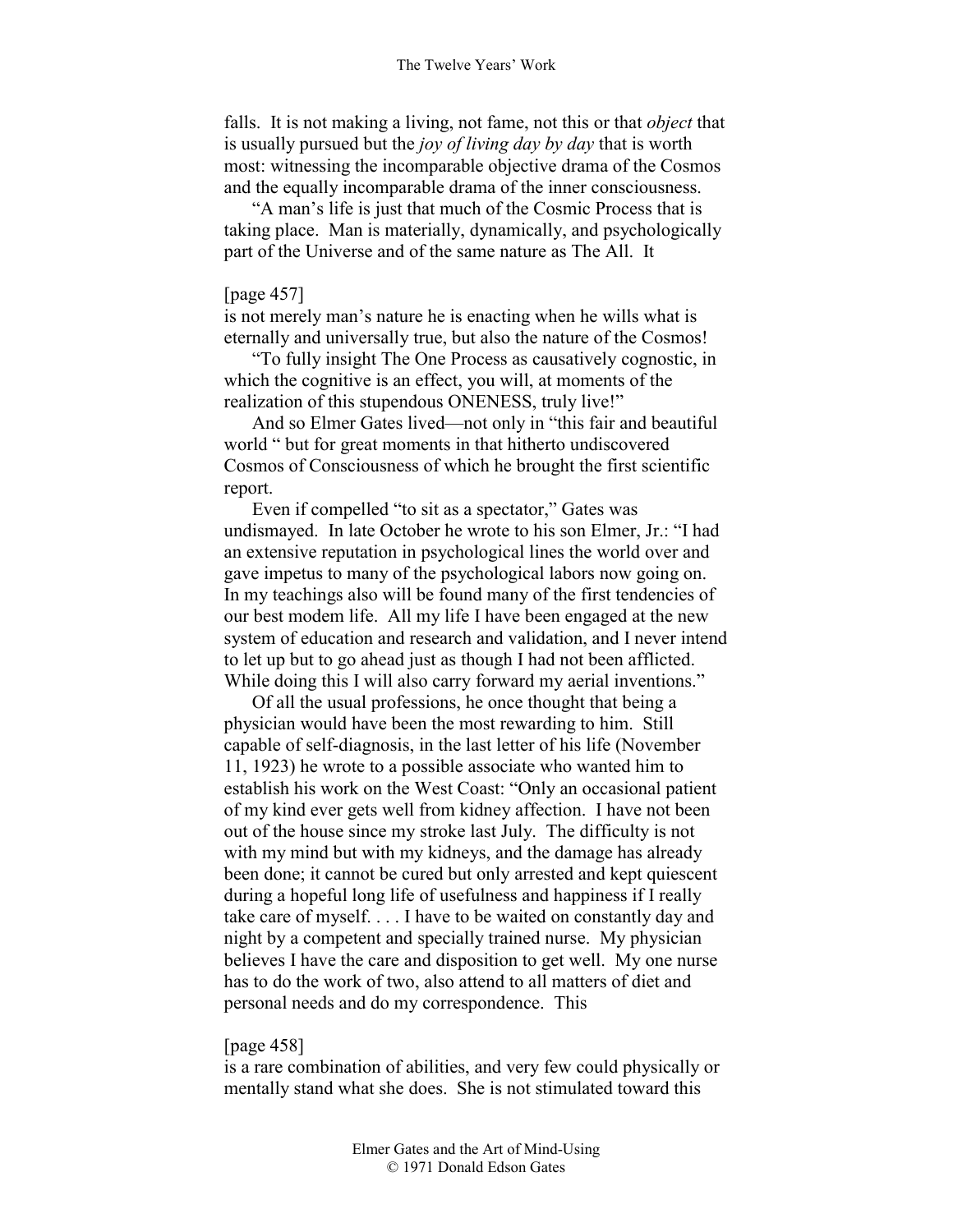great effort by the financial interest in my books that I have given her—and most of which she has typed—but by her intellectual interest in The Message which transcends all other ones."

She was his sister-in-law, the faithful Pearlie—student (when time was rarely available), secretary, typist, business assistant, and family coordinator. She was with him to the last, until his death a few weeks later on December 3, 1923, at 12:45 A.M. She remembered his last words: "So it has to be this way!"

And time—"all there is"—was for him no more.

No fanfare of eulogies, no monuments; only the manuscripts, only the family sorrow and the simple funeral service conducted by his friend the Reverend U. G. B. Pierce, with burial in the Higbee-Edson grave at Glenwood Cemetery in Washington, D.C. Only a few treasured keepsakes remained: a lock of brown hair tied with a ribbonbow of old-fashioned feminine remembrance, a few letters from the children, a few photographs, a piece of feather clipped in a V-shape—Zufii token of engagement for marriage, meaning peace and prosperity, sent by Cushing for that happy day of long ago—and a handstamp of the seal of the Elmer Gates Laboratory, relic of the great moment of Chevy Chase.

Gates was not the first scientist to die without worldly goods. His good friends, Professor McGee, Major Powell, and Frank Hamilton Cushing, had left only their contributions to science, to which they had willingly dedicated their lives. Gates left his manuscripts, representing a lifetime of effort, as a guidebook for pioneers in the new domains.

The ownership of these manuscripts had been assigned long ago to Pearlie (who after his death kept them in security storage for twenty more years hoping always to find the opportunity to have them edited and published). Of Pearlie, Gates had written in his last will and memoranda: "To an almost incredible extent I was given help during her long course of extraordinary

### [page 459]

helpfulness and self-sacrifice for The Work. She did for me clerical and amanuensis work with great efficiency and perfect loyalty for over twenty years—and for less than one tenth the pay she could have earned elsewhere. Without her help my many valuable manuscripts would not now exist."

Of Elmer Gates, Pearlie wrote that an article on "My Most Unforgettable Character" might read as follows:

His devotion to a lifework, his genius as a lecturer and writer and as a leader and teacher, his poetical and oratorical gifts, the way he could recite Walt Whitman or Ingersoll or Omar Khayyam or Sidney Lanier or many others, his